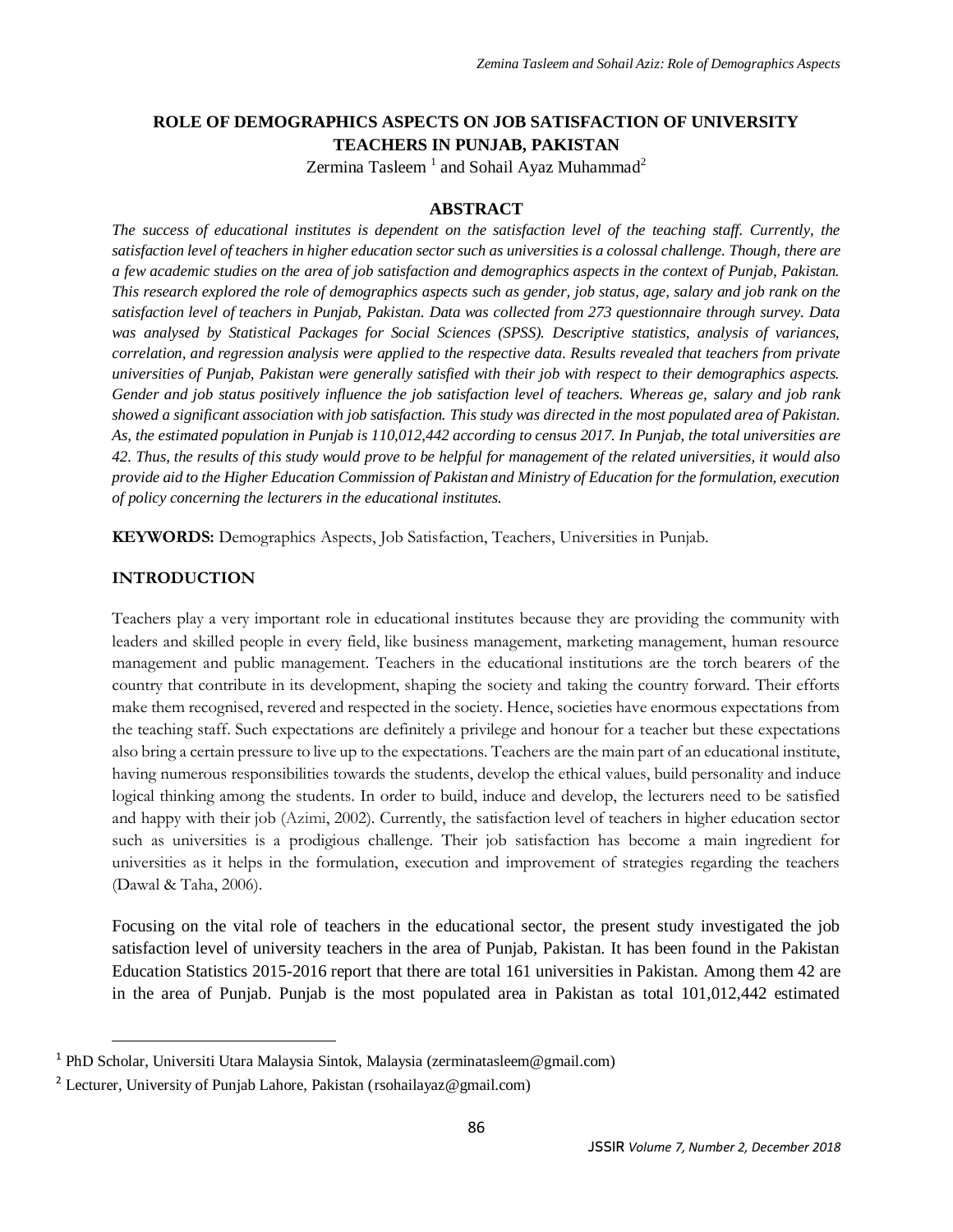population is found in Punjab, Pakistan. The number of universities teachers are also in high number as total 17,411 universities teachers are found in Punjab, Pakistan. Among them 11,813 are from public universities and 5,598 are from private universities. Thus, this study helps improving the university policies.

Numerous researches are examining the job satisfaction as an important variable. The level of job satisfaction variates with individual to individual. Thus, job satisfaction is measured as a multifaceted idea that defines how satisfied or happy an individual is with his work. Job satisfaction discusses a pleasant emotional condition that comes from appraisal of individual's job; affective response to individual job and attitude towards individual job. This identified that individuals develop different form of attitudes toward their work by focusing on their behaviours, beliefs, and feelings (Crossman and Harris, 2006). The concept of job satisfaction is a combination of optimistic and desirable feelings that an individual has from his work. Increase in the level of job satisfaction is determined by the individual happiness. Higher the individual's happiness towards the job, the higher will be their job satisfaction (Kinman et al., 2011; Shukla & Singh, 2015). Furthermore, job satisfaction influences the attitudes, reactions and behaviour of the teachers (Strydom, 2011). This internal feeling is examined as an important instrument for educational sectors like universities and has shown influence on the performance of university teachers.

Moreover, it is found that the combination of optimistic and desirable feeling of teachers concerning to their work is defined as job satisfaction (Aziri, 2011). Job satisfaction is a vital aspect that plays an important role in the design of different organizational behaviours (Eslami & Gharakhani, 2012). Khera & Gulati (2012) viewed that job satisfaction is the formulation of five aspects i.e; the job itself, salary of an employee, promotion, the workforce who is working with them and the person who is supervise them. Furthermore, there are few characteristics of individual job satisfaction at university, such as it is the duty of universities to deliver proper workplace environment and facilities to teachers. There are different external and internal aspects which influences the job satisfaction level and become the root cause of the attitude of teachers. At university, job satisfaction is taken to be an institutional needle which enhances the performance of teachers (Devi & Nagini, 2013; Saari & Judge, 2004).

## **THEORETICAL CONTRIBUTION**

In this research, the theory of Herzberg's motivation-hygiene is considered, which has described various aspects of job satisfaction (Tan & Waheed, 2011). Two distinct ideas were proposed in this theory, the satisfaction and dissatisfaction level of an individual, which are further categorized into different aspects (Herzberg, 1964). The ideas which develop the job satisfaction of individuals are known as positive motivators. These include individual development, consciousness and appreciation. These ideas endorse few operative opportunities for teaching staff (Mehrad et al., 2015). If they are not found than there would be low level of job satisfaction in teachers. Moreover, it is necessary that job satisfaction is present in an institution as it is associated with the end results of an institute (Khalifa & Troung, 2010). Explicit study of this theory has come up with some external factors such as individual salary, the strategies and policies of respective institutions, supervision and relationships among individuals that are linked with the formulation of job satisfaction level. This theory also included some intrinsic features that are concerned with the individual features and self (Dhanapal, Alwie, Subramaniam, & Vashu, 2013). Thus, it is concluded that the theory of Herzberg's motivation-hygiene involves few aspects like salary of employee, workplace environment, job status of a respective person and security that formulated the job satisfaction of individuals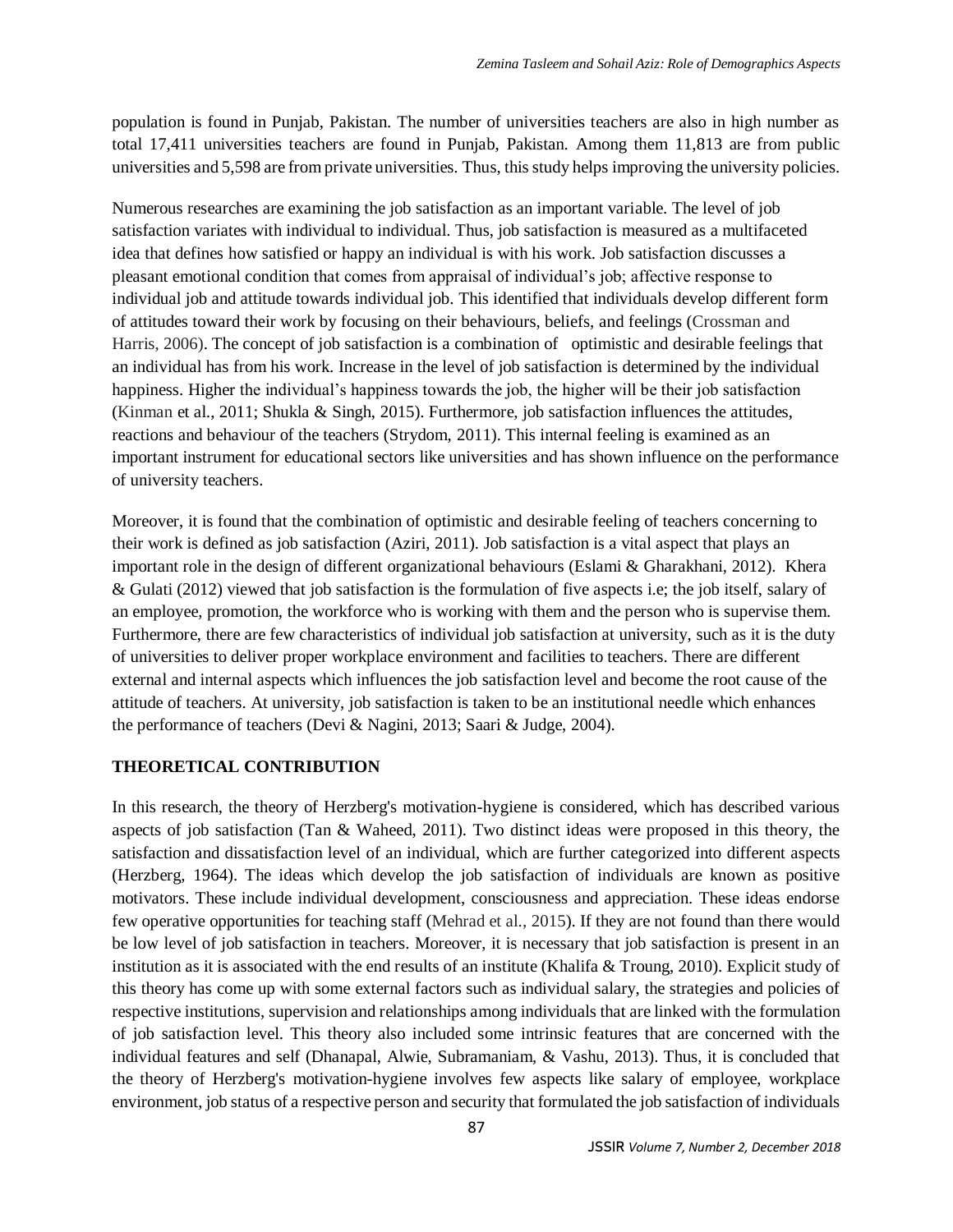(Berghe, 2011). In this study, these aspects which are derived from this theory play a basic role in the job satisfaction of teachers at universities level.

## **PURPOSE OF THE STUDY**

The success of educational institutes is dependent on the satisfaction level of teaching staff. Currently, the satisfaction level of teachers in higher education sector such as universities is a prodigious challenge. However, there are few academic studies on the area of job satisfaction and demographics aspects in the context of Punjab, Pakistan. This research explored the role of demographics aspects such as gender, job status, age, salary and job rank on the satisfaction level of teachers in Punjab, Pakistan. Punjab is the most populated area of Pakistan. As, the estimated population in Punjab is 110,012,442 according to census 2017. In Punjab, the total universities are 42. Pakistan Education Statistics 2015-2016 described that 17,411 teachers are found in these 42 universities. Among them 11,813 are from public universities and 5,598 are from private universities. The number of public universities are 20 but private universities are 22 in number. Analysing the number of universities and teachers, it was discovered that private universities are high in ratio but the number of teachers is half as compared to public universities teachers. Hence, there is a need to find a reason for the low number of teachers in private universities. This can be linked with the job satisfaction level. Thus, this research was conducted on private university teachers from Punjab, Pakistan. The objective of this research is to explore the job satisfaction level of teachers with selected demographics aspects such as gender, job status, age, salary and job rank of private universities teachers in Punjab, Pakistan. The findings of this research related to job satisfaction and demographics, can help in making a clear picture of the satisfaction level of private university teachers in Punjab, Pakistan. Thus, the results of this study are helpful for management of the related universities, Higher Education Commission of Pakistan and Ministry of Education for the formulation, execution of policy concerning the lecturers in educational institutes.

## **RESEARCH QUESTIONS**

This research follows up with these research questions.

- 1. What is the job satisfaction level of private university teachers in Punjab, Pakistan?
- 2. Do the selected demographics aspects such as gender, job status, age, salary and job rank influence the job satisfaction level of private university teachers in Punjab, Pakistan?

## **LITERATURE REVIEW**

Job satisfaction is one of the most critical factors to achieve the desired job results in an institution. These results which are derived from the job satisfaction are behaviour of organization staff with customers, low turnover ratio and high-performance level of job (Hulin & Judge, 2003). The concept of job satisfaction was defined by Dawis and Lofquist (1984) as a feeling and assessment of a person towards their job. According to Spector (1997), job satisfaction is defined as an appraisal of individual assessment level that how the working place is providing satisfaction to the individuals. Job satisfaction is associated with the feeling of employees towards their job and various aspects of job. Job satisfaction is also described by Locke (1976) as a pleasurable state that comes from the appraisal of the job and their experiences about job. Paul and Phua (2011) proposed numerous aspects that become the reason of job satisfaction. They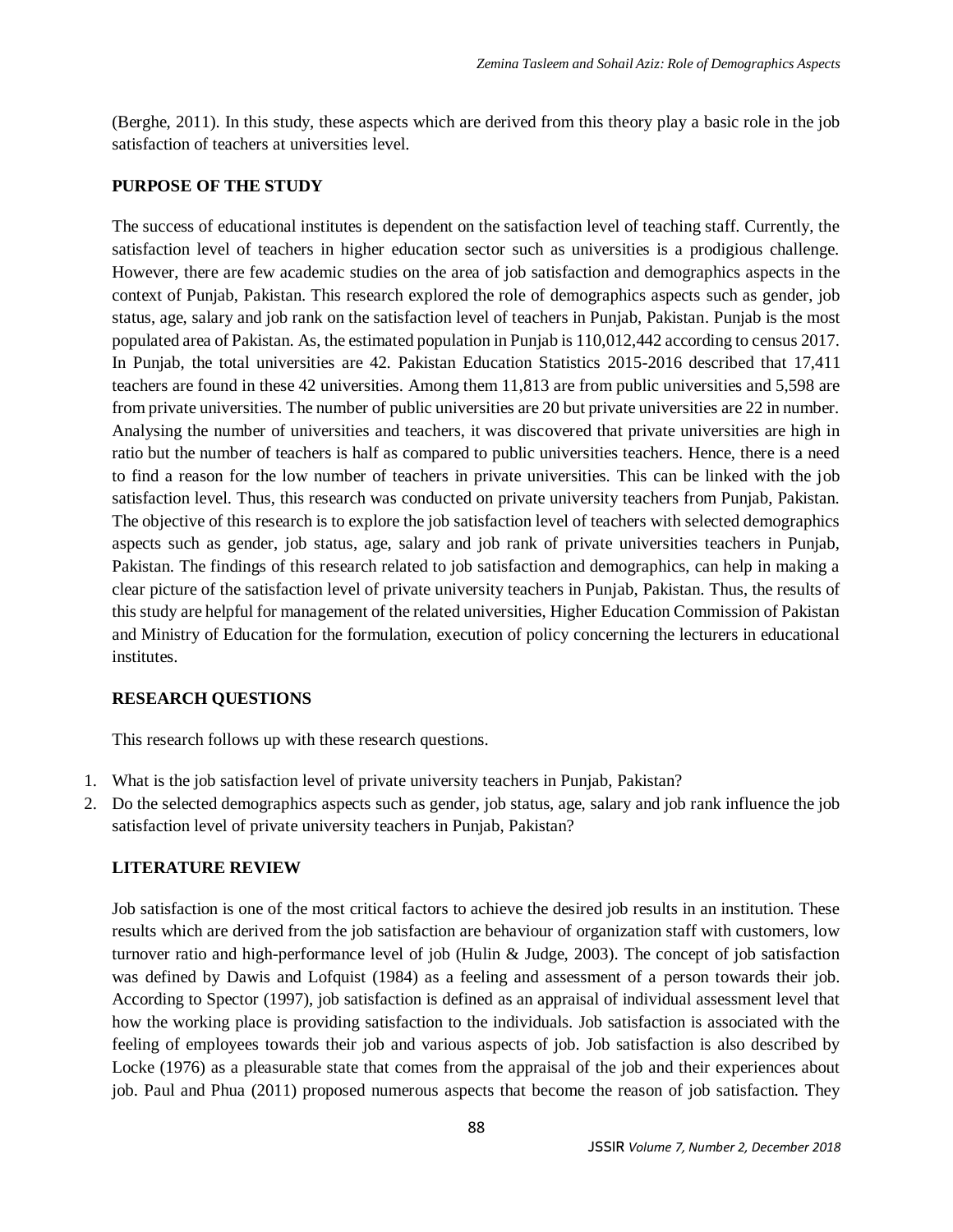explored the job satisfaction level of teaching staff in public tertiary organizations. The finding of their research showed that there is an association among job satisfaction with the position and age of teaching staff. However, other demographics aspects such as marital status of respective person, experience, gender and qualification were studied but they had no relation to significant relationship with job satisfaction.

Sharma and Jyoti (2010) explored that job satisfaction is a foremost indicator in the administrative dynamics and main variable while appraising the success of teachers. They also explained that different extrinsic and intrinsic aspects influence the job satisfaction with respect to their demographic characteristics like age, qualification, gender, marital status, level of occupation and employment duration. There are some optimistic aspect of job like creativity, sense of achievement, idealness, appropriateness and independence which showed a significant influence on the job satisfaction level of the teaching staff. Though, pay, job condition and collaboration had no significant association with job satisfaction level. A study was conducted by Patrick (2010) that described that there is a strong association between gender and job satisfaction of teachers. He explored that the satisfaction level of females was high as compared to males. It was concluded that satisfaction level of males was less because of the working conditions of an organization such as salary, other allowances etc. It is also noted that males did not have appositely feelings and fairly salaried with their occupations. Moreover, extrinsic aspects of job satisfaction showed a high influence on those employees whose age is below 30 years. As the age increase the influence of intrinsic factors become high. This described that satisfaction level of young teachers is high as compare to teachers belonging to other age groups. The marital status of teachers had no influence on the job satisfaction. During the hiring process, the administration should not focus on the marital status of a teachers. A research was also conducted by Kainth and Kaur (2010) that found a strong relationship among gender and job satisfaction of teachers. This research claimed that male's satisfaction level is high as compared to females.

Furthermore, Hesli and Lee (2013) explored the job satisfaction level of teachers from the department of political science in U.S. The results of this research revealed the job satisfaction level of teachers from high ranked sector or private institutions. According to Shukla & Singh (2015), teachers are highly satisfied with their job with respect to demographics. Study found a significant relation while making analysis of job satisfaction with demographics aspects such as age, gender, experience family size, educational qualification, marital status, and rank. Malik (2011) examined the job satisfaction level of university teachers from the area of Balochistan in Pakistan. Research explored that teachers were mostly satisfied with their work. Findings of this research reveals that male teaching staff was less satisfied as compared to female. Also, there is no significant association among the job satisfaction with age, experience, qualification and rank.

## **CONCEPTUAL FRAMEWORK AND HYPOTHESIS**

A conceptual framework showed the visual picture of different variables, the connection among dependent, independent variable. In this research, the formulation conceptual framework is derived from the review of literature and theory of Herzberg's motivation-hygiene. The independent variables are gender, job status, age, salary and job rank. The job satisfaction is a dependent variable, and the relationship among numerous variables are shown in figure 1.1.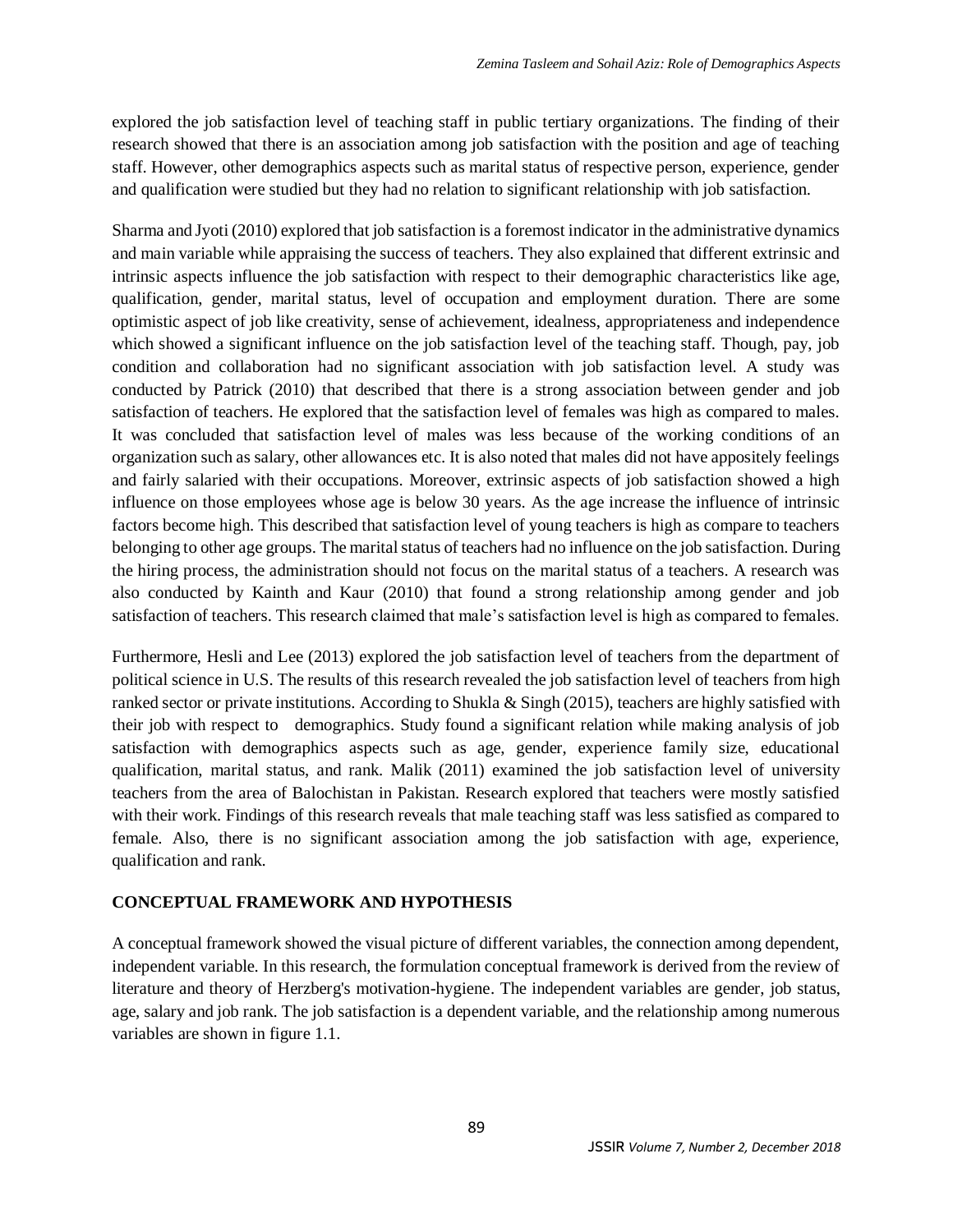

In this research, following hypothesis have been tested.

Ho1: Gender of teachers is not significantly influencing the job satisfaction.

H1: Gender of teachers is significantly influencing the job satisfaction.

Ho2: Age of teachers is not significantly influencing the job satisfaction.

H2: Age of teachers is significantly influencing the job satisfaction.

Ho3: Job status of teachers is not significantly influencing the job satisfaction.

H3: Job status of teachers is significantly influencing the job satisfaction.

Ho4: Salary of teachers is not significantly influencing the job satisfaction.

H4: Salary of teachers is significantly influencing the job satisfaction.

Ho5: Job rank of teachers is not significantly influencing the job satisfaction.

H5: Job rank of teachers is significantly influencing the job satisfaction.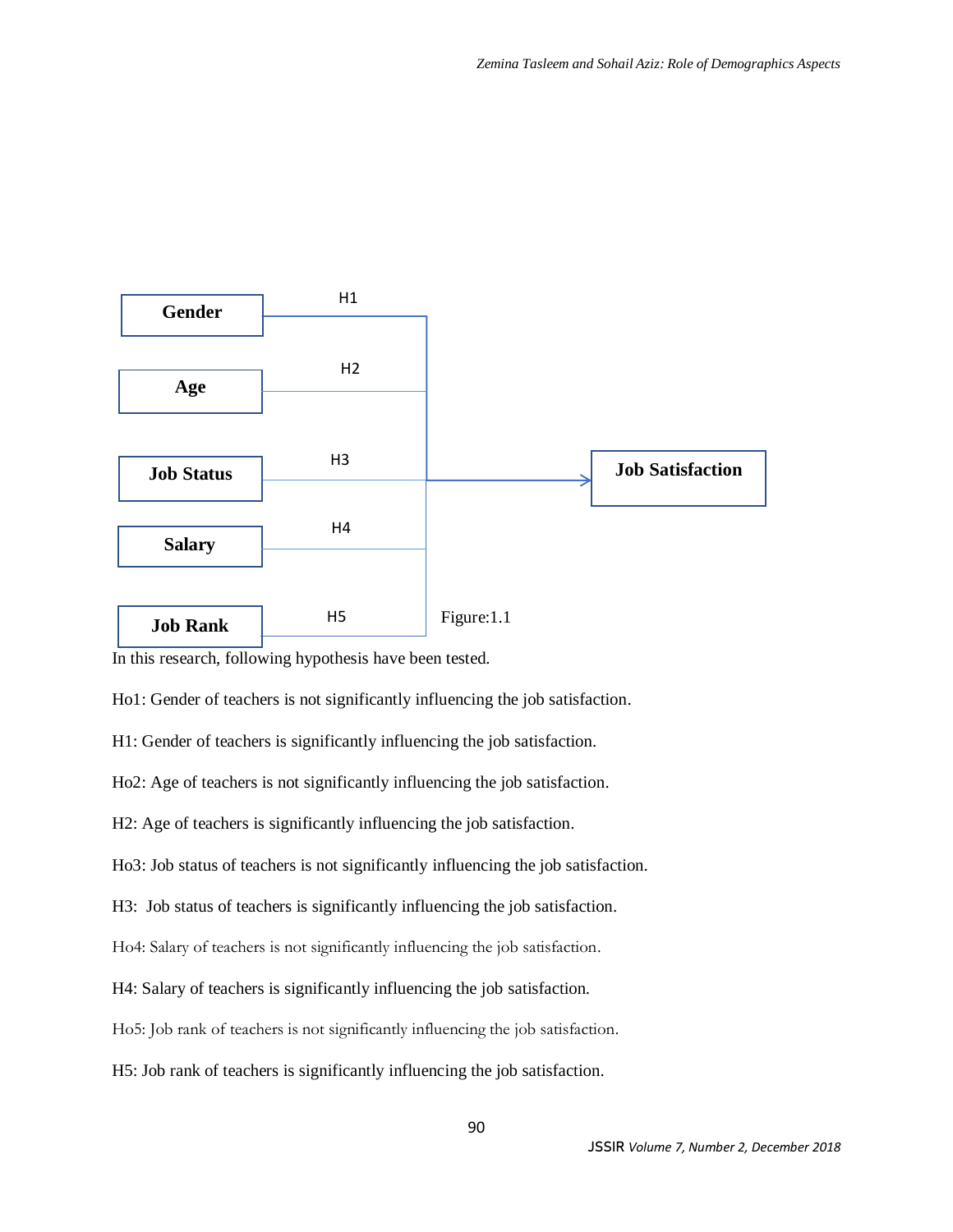#### **RESEARCH METHODOLOGY**

This study used the quantitative approach by having the participants fill the questionnaire. A number of researches in the literature review have also used this approach. Job satisfaction level of teachers was considered a dependent variable while demographics aspects such as gender, job status, age, salary and job rank are independent variables. In this research, seven factors such as work load, workplace environment and values, support and recognition, facilities and infrastructure, teaching and learning, involvement in academic process and pay and benefit were considered to measure the job satisfaction level of teachers. Questionnaire is a research tool that is used while collecting data. This questionnaire was adoptive from the research of Zaman, Jahan & Mahmud (2014). Furthermore, four experts in the field of human resource management viewed the questionnaire. Possible amendments have been made. Teachers from the private universities of Punjab, Pakistan were considered as the population of this research. Total number of teaching staff in private universities of Punjab are 5,598 (Pakistan Education Statistics 2015-2016). According to Krejcie and Morgan (1970), the sample size should be 360. By using simple random sampling technique, 360 questionnaires were distributed to the teachers. However, 290 were given back to the researcher. Among them, 273 were accepted. The rest of 17 questionnaires were rejected because they were incomplete. The response rate for this research was 75 percent, which is acceptable. According to Malaney (2002) and Dillman (2000) 30 to 60 response rate should be acceptable for the research. Statistical Package for the Social Sciences (SPSS) was used to analyse the data. For the results descriptive analysis, analysis of variance (ANOVA), Pearson correlation and regression were computed. Cronbach's alpha was calculated with a value of 0.718 to check the validity and reliability. This value is accepted value as Nunnally (1978) stated that Cronbach's alpha value is accepted when it is found in 0.6 and 0.7 or more range.

## **FINDINGS**

### *Descriptive Analysis*

Descriptive analysis is the one which showed the main features of the data. According to Sekaran and Bougie (2010), descriptive analysis labelled the mean, variance and standard deviation. In this research, the descriptive analysis of variables showed the percentages of selected data from 273 questionnaire filled from teaching staff in private universities of Punjab, Pakistan. The descriptive analysis described that 46.2% were females and remaining 53.1% of male. Among the participants, 7 % were above 40 years, 63.7% were from 30 -40 years old and rest of 29.3% were below 30 years. 55.7% were contractual and 28.6 % were permanent. Total percentage of lecturers who returned the questionnaire was 62.3 %, associate professors was 24.5% and assistant professors was 11.0%. In terms of salary 31.9% teachers in private universities of Punjab, Pakistan had salary less than 30,000RS, 35.9% teachers had 30,001RS to 60,000RS, 10.6% teachers had 60,001RS to 90,000RS and 1.8% teachers had 90,001RS and above. The descriptive analysis is shown in table 1.1. The findings also revealed that teachers were mostly satisfied with their job as the mean of job satisfaction was 2.73, and the value of standard deviation was 0.70. This result about the satisfaction level of teachers is supported by the studies of Castillo & Cano (2004), Noordin and Jusoff (2009), Malik (2011), and Syed et al., (2012). These scholars also examined the job satisfaction level of teachers with respect to demographics aspects. These researches also found a moderate satisfaction level of teachers in universities.

Table 1: Descriptive Analysis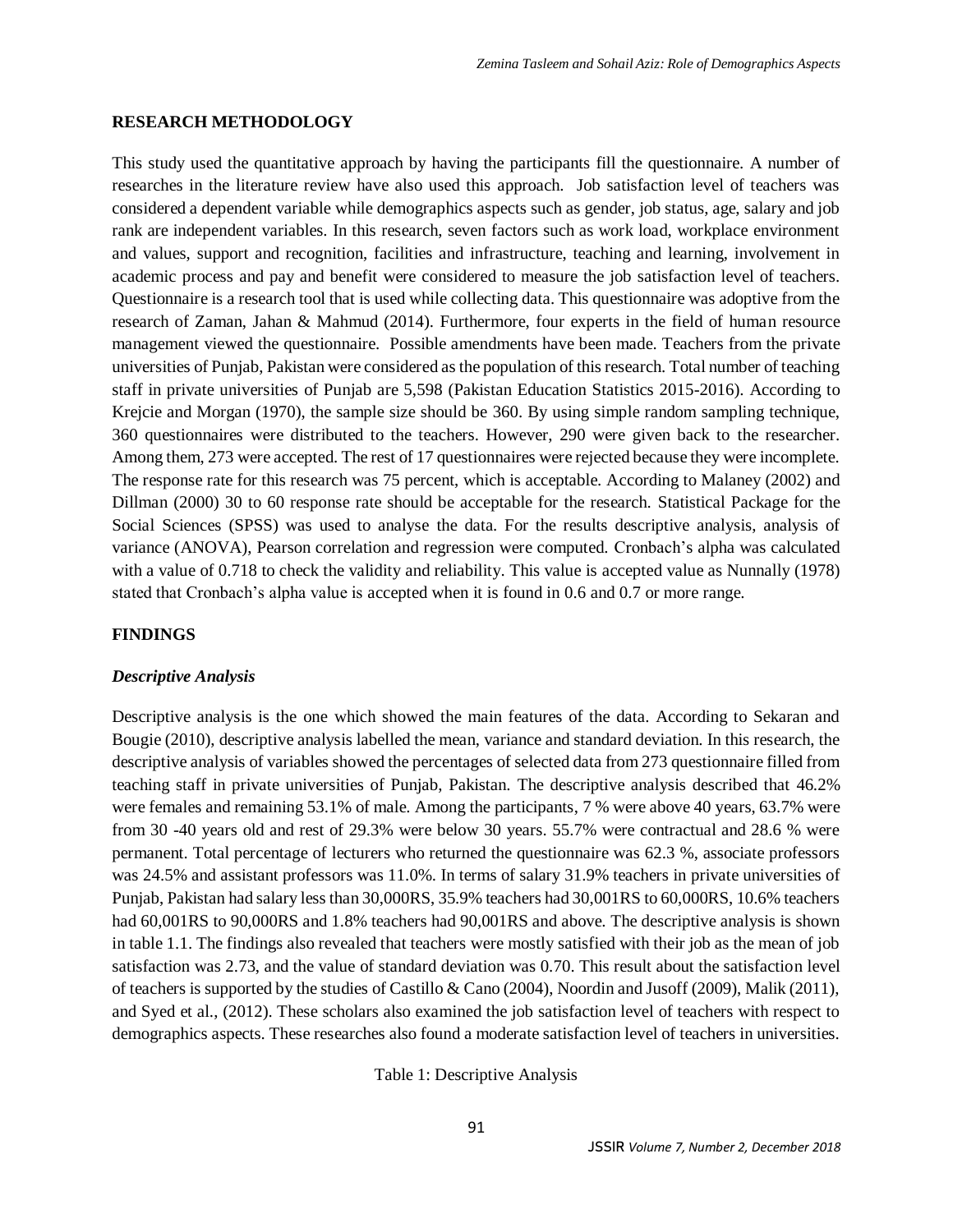| <b>Demographics</b> | <b>Indicator</b>    | Percentage | <b>Mean</b> | <b>Standard deviation</b> |
|---------------------|---------------------|------------|-------------|---------------------------|
| Gender              | Male                | 53.1       | 1.47        | .514                      |
|                     | Female              | 46.2       |             |                           |
| Age                 | Below 30 years      | 29.3       | 2.12        | .916                      |
|                     | 30 -40 years        | 63.7       |             |                           |
|                     | Above 40 years      | 7          |             |                           |
| <b>Job Status</b>   | Permanent           | 55.7       | 1.88        | .700                      |
|                     | Contractual         | 28.6       |             |                           |
| Job rank            | Lecturer            | 62.3       | 2.13        | 1.68                      |
|                     | Associate           | 24.5       |             |                           |
|                     | professor           |            |             |                           |
|                     | Assistant professor | 11.0       |             |                           |
|                     | Professor           | 2.2        |             |                           |
| Salary              | Less than Rs.       | 31.9       | 2.41        | 1.45                      |
|                     | $30,000/$ -         |            |             |                           |
|                     | Rs. 30,001 to       | 35.9       |             |                           |
|                     | $60,000/$ -         |            |             |                           |
|                     | Rs. 60,001 to       | 10.6       |             |                           |
|                     | 90,000              |            |             |                           |
|                     | Rs.90,001 and       | 1.8        |             |                           |
|                     | above               |            |             |                           |

### *Testing of hypothesis*

Kothari (2004) states that testing of hypothesis is done to check that whether the hypothesis is accepted or rejected from the findings of the data. The accuracy of a respective research can be measured by the hypothesis testing. To test Ho1: Gender of teachers is not significantly influencing the job satisfaction and H1: Gender of teachers is significantly influencing the job satisfaction for this research, scholar conducted ANOVA, Pearson correlation, and regression. The findings are shown in table 2. Gender with a mean value 1.47 and standard deviation value .514 showed a positive correlation with the job satisfaction level of teachers in private universities of Punjab, Pakistan. The value from Pearson correlation was  $R = .235$ ,  $P =$ .000. This indicated a positive relation between gender and the level of job satisfaction. The ANOVA values  $F = 7.95$ , P = 000 also indicated that gender of teachers is significantly influencing the job satisfaction level of teachers in private universities of Punjab Pakistan. Thus, the hypothesis H1 is accepted. These findings are in line with the studies of Callister (2006) and Malik (2011). These scholars also found a positive relationship between gender and job satisfaction level of teachers. However, Hesli and Lee (2013) found no relationship among gender and job satisfaction level of teachers.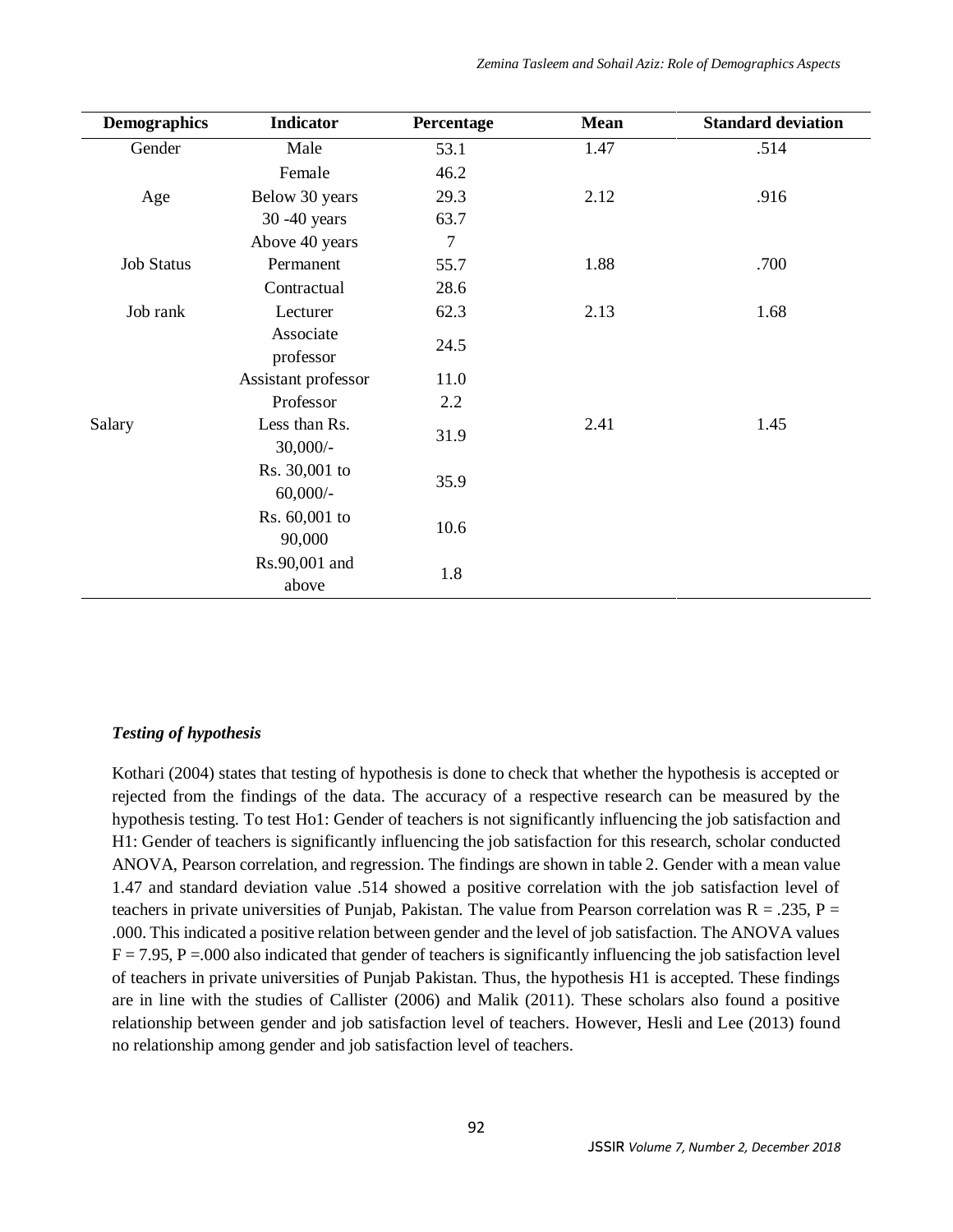Regarding age and job satisfaction, Ho2: Age of teachers is not significantly influencing the job satisfaction and H2: Age of teachers is significantly influencing the job satisfaction was tested through the results of correlation, ANOVA, and regression analysis. Age with a mean value 2.12, standard deviation .916, correlation values ( $R = -0.139$ ,  $P = 0.012$ ) and ANOVA values ( $F = 14.1$ ,  $P = 0.000$ ) showed a significant relationship of age and job satisfaction level of teachers in private universities of Punjab. However, the relationship among age and job satisfaction was negative. This represented that as the age increases, the job satisfaction level of teachers decrease. Thus, the hypothesis H2 is accepted. This finding was in line with the results of Malik (2011), Ghafoor (2012) that age of teachers is significantly associated with the job satisfaction level of teachers.

To test Ho3: Job status of teachers is not significantly influencing the job satisfaction. H3: Job status of teachers is significantly influencing the job satisfaction for this research, scholar conducted ANOVA, Pearson correlation, and regression. The findings revealed that job status with a mean value 1.88 and standard deviation value .700 showed a positive correlation with the job satisfaction level of teachers in private universities of Punjab, Pakistan. The value from Pearson correlation was  $R = 0.145$ , P = .008. This indicated a positive relationship among the job status and job satisfaction. The ANOVA values  $F = 2.05$ , P =.107 also indicated that job status of teachers is significantly influencing the job satisfaction level of teachers in private universities of Punjab Pakistan. Thus, the hypothesis H3 is accepted. Callister (2006) and Malik (2011) supported the findings of this research that there is a positive relationship among job status and job satisfaction level of teachers.

Concerning salary and job satisfaction, Ho4: Salary of teachers is not significantly influencing the job satisfaction and H4: Salary of teachers is significantly influencing the job satisfaction was tested through the results of correlation, ANOVA, and regression analysis. Salary with a mean value 2.41, standard deviation 1.50, correlation values ( $R = -.116$ ,  $P = .028$ ) and ANOVA values ( $F = 9.23$ ,  $P = .000$ ) showed a significant relationship of salary and job satisfaction level of teachers in private universities of Punjab. However, the relationship among salary and job satisfaction was negative. This represented that as the salary of a teachers increase the job satisfaction level of teachers decrease. Thus, the hypothesis H4 is accepted. This finding was in line with the results of Ghafoor (2012) that salary of teachers is significantly linked with the job satisfaction level of teachers.

Ho5: Job rank of teachers is not significantly influencing the job satisfaction and H5: Job rank of teachers is significantly influencing the job satisfaction for this research were tested by conducted ANOVA, Pearson correlation, and regression. The findings revealed that job rank with a mean value 2.13 and standard deviation value 1.68 showed a negative correlation with the job satisfaction level of teachers in private universities of Punjab, Pakistan. The value from Pearson correlation was  $R = -0.312$ ,  $P = 0.000$ . This indicated a negative relationship among the job rank and job satisfaction. The ANOVA values  $F = 19.8$ ,  $P = .000$  also indicated that job rank of teachers is significantly influencing the job satisfaction level of teachers in private universities of Punjab Pakistan. Thus, the hypothesis H5 is accepted. These finding of this research is in line with the research of Ghafoor (2012), Malik (2011), Wong and Heng (2009), Ssesanga and Garrett (2005). Moreover, the values of regression analysis also showed a significant relationship among gender, job status, age, salary and job rank with job satisfaction of teachers from private universities of Punjab, Pakistan. The significant adjusted  $\mathbb{R}^2$ characterized that gender, job status age, salary and job rank respectively have 17.0%, 20.0%, 18.8%, 22.0%, 9.4% of the variance on job satisfaction. Also, standardized coefficient "β**"** and T values were significant as their value is less than  $0.005$  ( $p < 0.005$ ).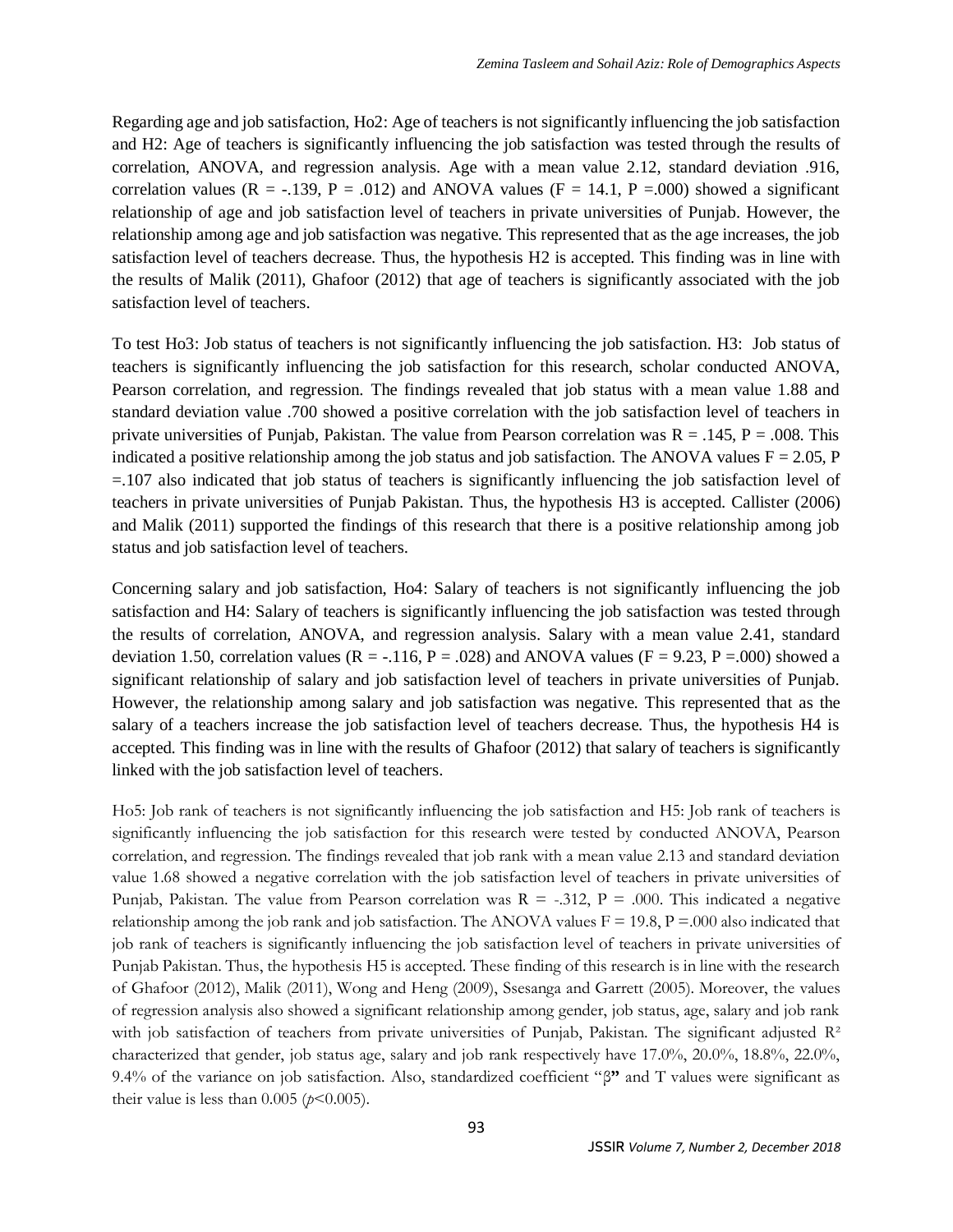| Demography      | <b>Correlation</b> | Sig.         | F            | Sig.         | β                  | T                  | Sig.         |
|-----------------|--------------------|--------------|--------------|--------------|--------------------|--------------------|--------------|
| Gender          | .235               | .000         | 7.95         | .000         | .249               | 4.32               | .000         |
| Age<br>Job rank | $-.139$<br>$-.312$ | .012<br>.000 | 14.1<br>19.7 | .000<br>.000 | $-.248$<br>$-.266$ | $-4.08$<br>$-4.83$ | .000<br>.003 |
| Salary          | $-.116$            | .028         | 9.23         | .000         | $-.117$            | $-3.08$            | .002         |
| Job status      | .145               | .008         | 2.05         | .107         | .208               | 3.75               | .000         |

Table 2: Results of ANOVA, Pearson correlation and Regression Analysis

Note. The mean difference is significant at the  $p < .05$ 

The findings for all the hypotheses that were tested is shown in table 3. The first hypothesis illustrates that H1: Gender of teachers is significantly influencing the job satisfaction was supported by the survey results. The second hypothesis, Age of teachers is significantly influencing the job satisfaction was also supported. The third hypothesis that Job status of teachers is significantly influencing the job satisfaction was accepted. The fourth hypothesis, Salary of teachers is significantly influencing the job satisfaction was also supported and results proved the relationship between salary and job satisfaction of teachers from private universities of Punjab, Pakistan. H5: Job rank of teachers is significantly influencing the job satisfaction was also accepted by the results of the research.

| <b>Hypo</b>     | <b>Statement</b>                                    | Sign | Sig                  | <b>Decision</b> |
|-----------------|-----------------------------------------------------|------|----------------------|-----------------|
| Ho1             | Gender of teachers is not significantly             |      |                      | Rejected        |
|                 | influencing the job satisfaction.                   |      |                      |                 |
| H1              | Gender of teachers is significantly influencing $+$ |      | significant Accepted |                 |
|                 | the job satisfaction.                               |      |                      |                 |
| Ho2             | Age of teachers is not significantly influencing    |      |                      | Rejected        |
|                 | the job satisfaction.                               |      |                      |                 |
| H2              | Age of teachers is significantly influencing the -  |      | significant Accepted |                 |
|                 | job satisfaction.                                   |      |                      |                 |
| H <sub>03</sub> | Job status of teachers is not significantly         |      |                      | Rejected        |
|                 | influencing the job satisfaction.                   |      |                      |                 |
| H <sub>3</sub>  | Job status of teachers is significantly influencing | $+$  | significant Accepted |                 |
|                 | the job satisfaction.                               |      |                      |                 |
| H <sub>04</sub> | Salary of teachers is not significantly             |      |                      | Rejected        |
|                 | influencing the job satisfaction.                   |      |                      |                 |
| H4              | Salary of teachers is significantly influencing the |      | significant Accepted |                 |
|                 | job satisfaction.                                   |      |                      |                 |
| H <sub>05</sub> | Job rank of teachers is not significantly           |      |                      | Rejected        |
|                 | influencing the job satisfaction.                   |      |                      |                 |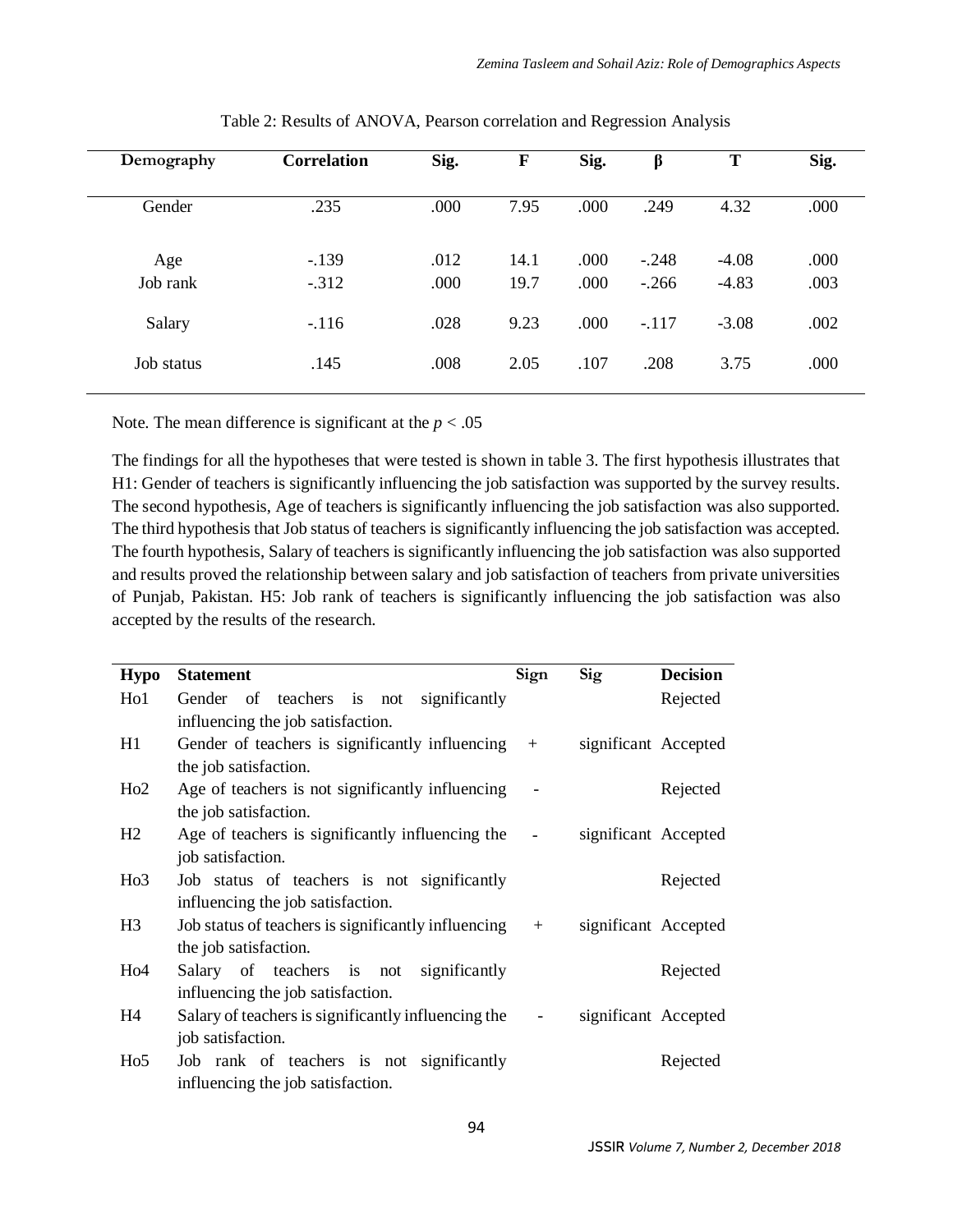H5 Job rank of teachers is significantly influencing the job satisfaction. - significant Accepted

### **CONCLUSION**

This research concluded that job satisfaction level of teachers plays a noteworthy role in conquering high education standards and quality. Results revealed that teachers from private universities of Punjab, Pakistan were generally satisfied with their job with respect to their demographics aspects. Gender and job status positively influence the job satisfaction level of teachers. Age, salary and job rank showed a significant association with job satisfaction but their association is negative. Furthermore, the investigation of teaching staff with demographics aspects contributes in reconsidering the current administrative policies. It is supportive for policy makers and administration of universities to improve the job satisfaction level of employees and teachers. They have to give more attention in the enhancement and IDENTIFICATION OF DIFFERENT FEATURES WHICH ENHANCE THE LEVEL OF JOB SATISFACTION.

## **REFERENCES**

- Azimi, S. B. (2002). *The main effective job satisfaction in Bu Ali Sina university faculty members* (Doctoral dissertation, Thesis] Hamadan: Research and training institute for management and development planning). Aziri, B. (2011). Job satisfaction: A literature review. *Management Research & Practice*, *3*(4).
- Berghe, V., & Hyung, J. (2011). Job satisfaction and job performance at the work place.
- Callister, R. R. (2006). The impact of gender and department climate on job satisfaction and intentions to quit for faculty in science and engineering fields. *Journal of Technology Transfer, 31*, 367-375.
- Cano, J., & Castillo, J. X. (2004). Factors explaining job satisfaction among faculty. *Journal of Agricultural Education*, *45*(3), 65-74.
- Crossman, A., & Harris, P. (2006). Job satisfaction of secondary school teachers. *Educational Management Administration & Leadership*, *34*(1), 29-46.
- Dawal, S. Z. M., & Taha, Z. (2006). The effect of job and environmental factors on job satisfaction in automotive industries. *International Journal of Occupational Safety and Ergonomics*, *12*(3), 267-280.
- Dawis, R. V., & Lofquist, L. H. (1984). *A psychological theory of work adjustment: An individual-differences model and its applications*. University of Minnesota Press.
- Devi, V. R., & Nagini, A. (2013). An Investigation of Factors influencing job satisfaction of employees in banking sector of india. *International Journals Of Research in Organizational Behaviour and Human Resource Management*, *1*(3), 107-115.
- Dhanapal, S., Subramaniam, T., & Vashu, D. (2013). Factors affecting job satisfaction among academicians: A comparative study between gender and generations. *International Journal of Management Excellence*, *2*(1), 128-139.
- Dillman, D. A. (2000). *Mail and internet surveys: The tailored design method*. New York: John Wiley and Son.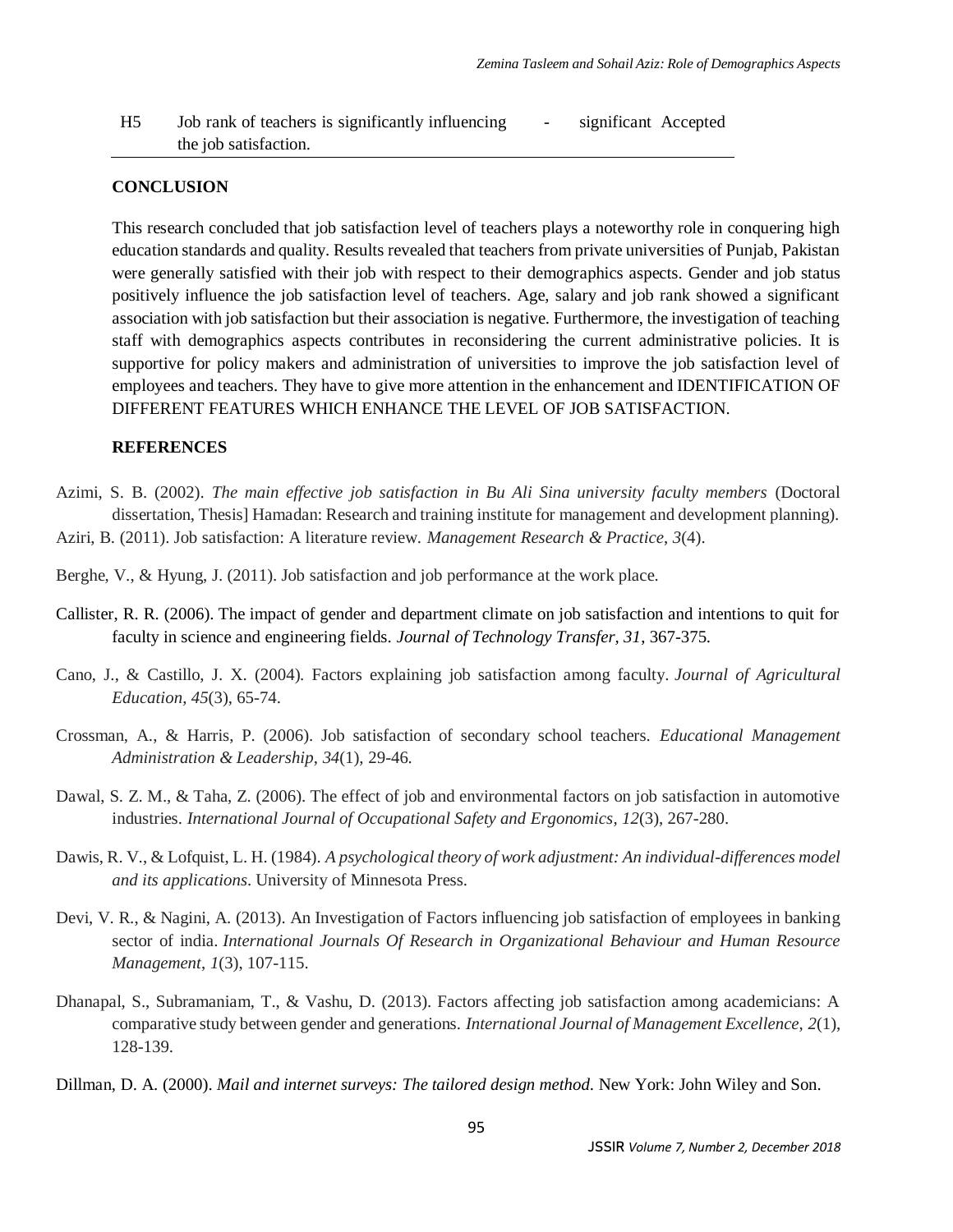- Eslami, J., & Gharakhani, D. (2012). Organizational commitment and job satisfaction. *ARPN Journal of Science and Technology*, *2*(2), 85-91.
- Ghafoor, M. M. (2012). Role of demographic characteristics on job satisfaction. *Far East Research Centre, 6*(1), 30-45.
- Hair, J. F., Anderson, R. E., Tatham, R. L., & Black, W. C. (2006). Multivariate data analysis 6th edition prentice hall. *New Jersey*.
- Herzberg, F. (1964). The motivation-hygiene concept and problems of manpower. *Personnel Administration*.
- Kinman, G., Wray, S., & Strange, C. (2011). Emotional labour, burnout and job satisfaction in UK teachers: The role of workplace social support. *Educational Psychology*, *31*(7), 843-856.
- Hesli, V. L., & Lee, J. M. (2013). Job Satisfaction in Academia: Why Are Some Faculty Members Happier Than Others?. *PS: Political Science & Politics*, *46*(2), 339-354.
- Hulin, C. L., & Judge, T. A. (2003). Job attitudes. *Handbook of psychology*.
- Kainth, G. S., & Kaur, G. (2011). Job satisfaction: A challenging area of research in education.
- Khalifa, M. H. E. D., & Truong, Q. (2010). The relationship between employee perceptions of equity and job satisfaction in the Egyptian private universities. *Eurasian Journal of Business and Economics*, *3*(5), 135- 150.
- Khera, S. N., & Gulati, K. (2012). Job satisfaction: A ray of sunshine even in burnout times: Perceptual analysis of IT organizations. *International Journal of Management & Information Technology*, *1*(3), 111-117.
- Kothari, C. R. (2004). *Research methodology: Methods and techniques*. New Age International.
- Krejcie, R. V., & Morgan, D. W. (1970). Determining sample size for research activities. *Educational and psychological measurement*, *30*(3), 607-610.
- Locke, E. A. (1976). The nature and causes of job satisfaction. *Handbook of industrial and organizational psychology*.
- Malaney, G. D. (2002). You still need high response rates with web-based surveys. *Student Affairs On-Line, 3*(1).
- Malik, N. (2011). Study on job satisfaction factors of faculty members at university of balochistan. *International Journal of Academic Research*, *3*(1).
- Mehrad, A., Hamsan, H. H. B., Redzuan, M. R., & Abdullah, H. (2015). The role of job satisfaction among academic staff at university. *Proceeding of the 3rd Global Summit on Education GSE*, 9-10.
- Noordin, F., & Jusoff, K. (2009). Levels of job satisfaction amongst Malaysian academic staff. *Asian Social Science*, *5*(5), 122.
- Nunnally, J. C., & Bernstein, I. (1978). Psychometric theory. New York: MacGraw-Hill.
- Patrick, H. A. (2010). Personality traits in relation to job satisfaction of management educators.